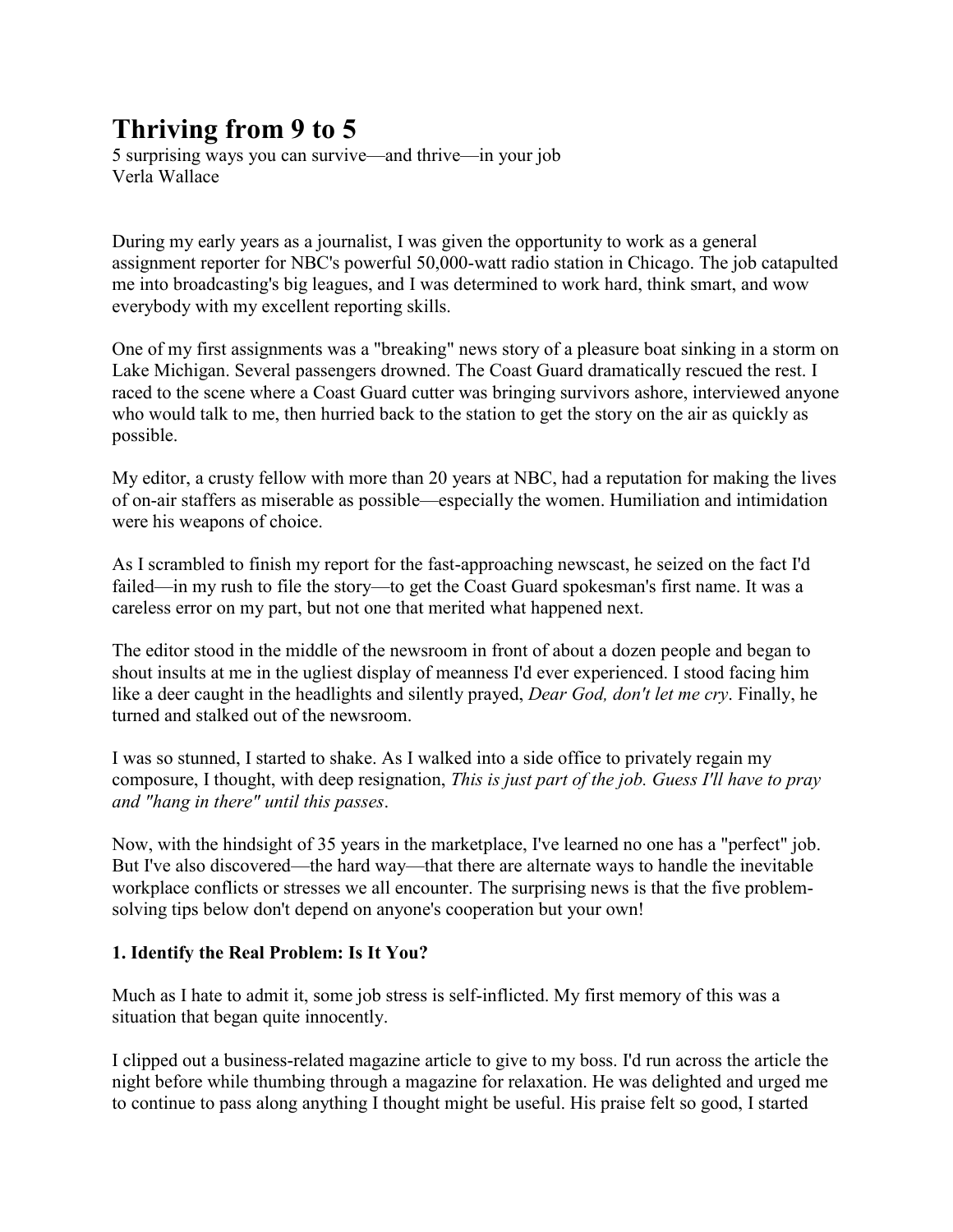scanning magazines I never would have read, searching for more articles. They were such a hit, he decided the practice should be formalized into a daily briefing book distributed to senior staff.

What started as a casual gesture became a major project on top of my regular duties. No one offered to help, and I didn't ask for any. I relished the affirmation and couldn't bear the thought of handing it off to someone else. That didn't stop me, however, from harboring anger and resentment over the added work.

It wasn't until much later that I realized the problem wasn't the workload. The problem was me my need for affirmation, my penchant for people pleasing, my reluctance to ask for help. When you clarify exactly what the issue is behind your workplace stress, it can lessen your sense of victimization, even if the revelation isn't particularly welcome.

**SELF CHECK:** What is the main source of my work-related stress? How am I contributing to the problem?

# **2. Take Charge of Your Attitude**

How many times have you sat in the employee lunchroom with coworkers when a person starts to complain about a change in the office hours, the vacation schedule, or the telephone rotation? Within five minutes, everyone sitting around the table feels obliged to chime in with their own litany of job gripes. Complaining is contagious. It's hard not to become a carrier.

Complaining gives the appearance of offering relief—a chance to vent. But rehashing a stressful situation in a setting that offers no opportunity for correcting the problem takes emotional energy and doesn't change the problem. In fact, it can make a problem seem worse than it is.

The Bible says, in essence, to save your breath. Jesus reminds us in Matthew 12:36 that someday we'll have to answer for every careless word we've ever spoken. So vow instead to be a carrier of the fruits of the Spirit: love, joy, peace, patience, kindness, goodness, faithfulness, gentleness, and self-control (Gal. 5:22–23). If you have a suggested solution, go to the person with the power to execute the solution, and make your case. Relish being part of the solution, not part of the problem.

*SELF CHECK:* Who is the appropriate person with whom to discuss this? Is there another way I can look at this situation? What can I do to help eliminate this stress rather than rehash it?

# **3. Sort Out What Can and Can't Change**

If you're a person who loves clear instructions and an even flow of work, then working in an advertising agency or a sales office full of hard-charging free spirits is definitely migraine material. Since it's doubtful that your environment's going to change, any change must take place in you.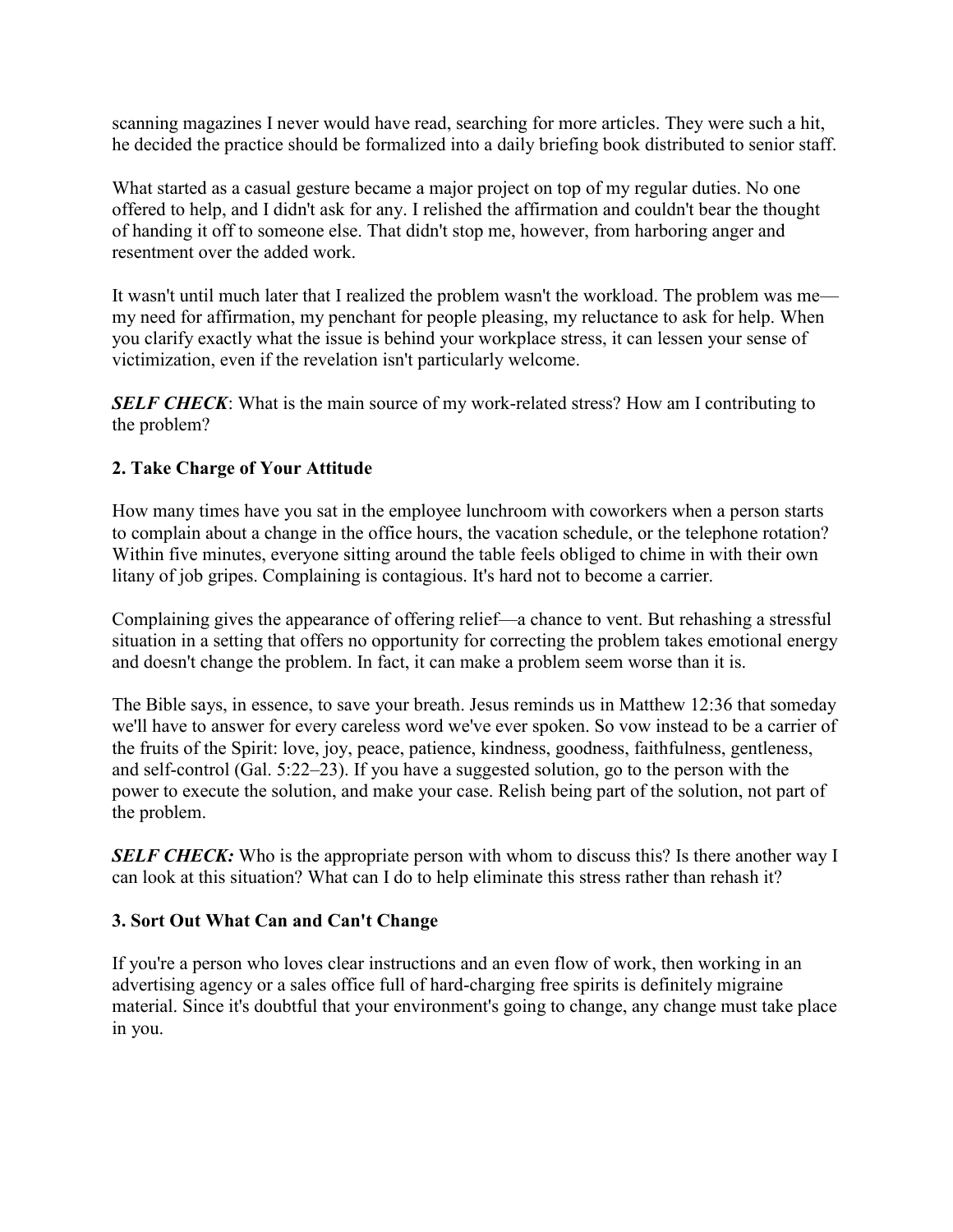I was totally clueless about this concept of "job fit" until as a young adult, I temped for three months in an office where the median age of the employees was 55 and the office mantra was, "We've always done it this way."

My boss held a brainstorming session to discuss ways to "fast track" a particular project. I'm a big-picture idea person and joyfully showered him with suggestions. He didn't like any of them. In fact, he thought I was a little too innovative for my own good.

I eventually learned he really didn't want to improve things or use this project as an opportunity to implement permanent change. That might expose the reality that his time-honored procedures had been ineffectual all along. Rather, he chose a temporary maneuver to get us through the project, after which things could return to "normal."

I had two choices—neither of which I liked. I could stay—and stuff down all the gifts and talents God wrote on my DNA so I wouldn't be seen as a troublemaker. Or I could leave and find a more compatible job. We always have choices. The question is whether we like the choices we're given. I didn't want to leave; I wasn't the problem. The reality, however, was that they weren't going to change.

**SELF CHECK:** What's within my power to change about my situation? If nothing changes, can I stay and still be true to myself, as God created me? If I should leave, what needs to happen for me to be prepared?

#### **4. Detach from the Problem**

I once worked for a large corporation in a job that required me to prepare month-end reports with input from other people. Every month, despite clearly defined deadlines, the information came to me at the last minute. I always ended up staying late on Friday night to complete the report while everyone else was off enjoying their weekend. I was certain my colleagues' failure to meet the deadline was a form of thoughtlessness toward me and carelessness toward their job. It felt personal.

One day a coworker said to me in frustration, "You know, the reason this information is always late is because the cycle for capturing this data is totally out of sync with the deadline for the report. Is there any reason why the report can't be due the 5th of the month instead of the 1st? Then, meeting your deadline would be no problem."

It turned out my boss didn't care if it was the 5th or even the 10th of the month, as long as it came in on time every 30 days. I sheepishly abandoned my paranoia and feelings of rejection. It wasn't personal after all.

Is your reaction to a stressful situation disproportionate to the circumstances? Maybe it's a sign something else is going on. In this particular situation, I realized my job responsibilities had nearly doubled over the last 18 months. It wasn't just the monthly reports—it felt as though my whole job had run amok! I couldn't see the real problem until I was forced to step back and look at the situation as a detached observer.